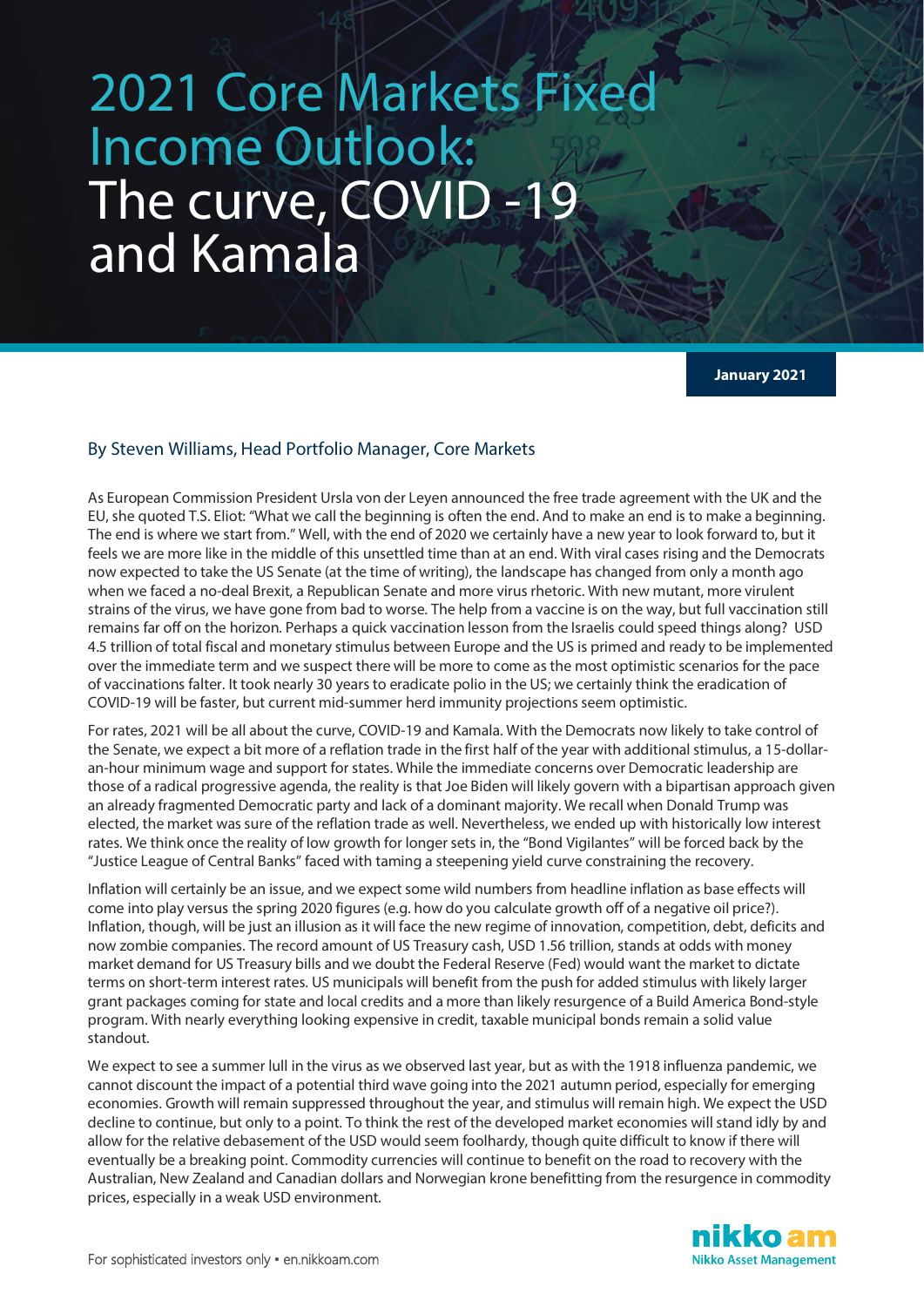Since Trump took office in 2016, he has lost the presidency, the House and now likely the Senate. We think it is possible that the Democrats take a more pragmatic approach to the main issue at hand, the pandemic, and focus on stimulus for now. While Biden ran on taxes, the election was so close that we question the incentive to taunt the elephant given the risk of a Senate flip in 2022. As such, we are not entirely convinced of a Biden tax raise just yet. In the second half of the year the discussion of the Fed chair will become centre stage. We would make the same argument for choosing the Fed chair: why risk 2022? We think the ongoing stimulus will continue to exacerbate the wealth gap, especially increasing the number of easy-to-vilify centibillionaires, thereby leaving the Fed ripe for politicisation. Our main concern is the idea of recession insurance bonds, which are basically "helicopter money" for main street. Though enacting this would require the Democrats a solid majority, which they don't have.

For Europe, with USD 1.5 trillion of QE to be deployed over the course of 2021, we expect the convergence trade to continue with Italian sovereign spreads to be the main beneficiary. We expect Italian spreads to grind towards Spain over the course of 2021, as the search for yield and central bank protective put will keep volatility low and the incentive for the carry trade high. For the broader EU, we think Sweden and Denmark remain attractive alternatives given their high-quality ratings and still-high spread relative to Germany, as capital will continue to reallocate to higher yielding alternatives without sacrificing quality.

Historically, we know all pandemics end, but some linger on as chronic endemic issues. Looking back to the 1918 influenza pandemic, we know third waves and even fourth waves are possible, especially when considering the logistical challenges of rolling out a vaccine globally. However, as tough as they are, pandemics are no match for central banks. While historical recessions always incorporated a prolonged shift in asset prices, the new normal seems to have solved the asset price side of the equation, just not the general income side of it. It's become a clichéd term, but we remain cautiously optimistic for 2021. At least we can look forward to not discussing Brexit.

Important information: This document is prepared by Nikko Asset Management Co., Ltd. and/or its affiliates (Nikko AM) and is for distribution only under such circumstances as may be permitted by applicable laws. This document does not constitute personal investment advice or a personal recommendation and it does not consider in any way the objectives, financial situation or needs of any recipients. All recipients are recommended to consult with their independent tax, financial and legal advisers prior to any investment.

This document is for information purposes only and is not intended to be an offer, or a solicitation of an offer, to buy or sell any investments or participate in any trading strategy. Moreover, the information in this document will not affect Nikko AM's investment strategy in any way. The information and opinions in this document have been derived from or reached from sources believed in good faith to be reliable but have not been independently verified. Nikko AM makes no guarantee, representation or warranty, express or implied, and accepts no responsibility or liability for the accuracy or completeness of this document. No reliance should be placed on any assumptions, forecasts, projections, estimates or prospects contained within this document. This document should not be regarded by recipients as a substitute for the exercise of their own judgment. Opinions stated in this document may change without notice.

In any investment, past performance is neither an indication nor guarantee of future performance and a loss of capital may occur. Estimates of future performance are based on assumptions that may not be realised. Investors should be able to withstand the loss of any principal investment. The mention of individual securities, sectors, regions or countries within this document does not imply a recommendation to buy or sell.

Nikko AM accepts no liability whatsoever for any loss or damage of any kind arising out of the use of all or any part of this document, provided that nothing herein excludes or restricts any liability of Nikko AM under applicable regulatory rules or requirements.

All information contained in this document is solely for the attention and use of the intended recipients. Any use beyond that intended by Nikko AM is strictly prohibited.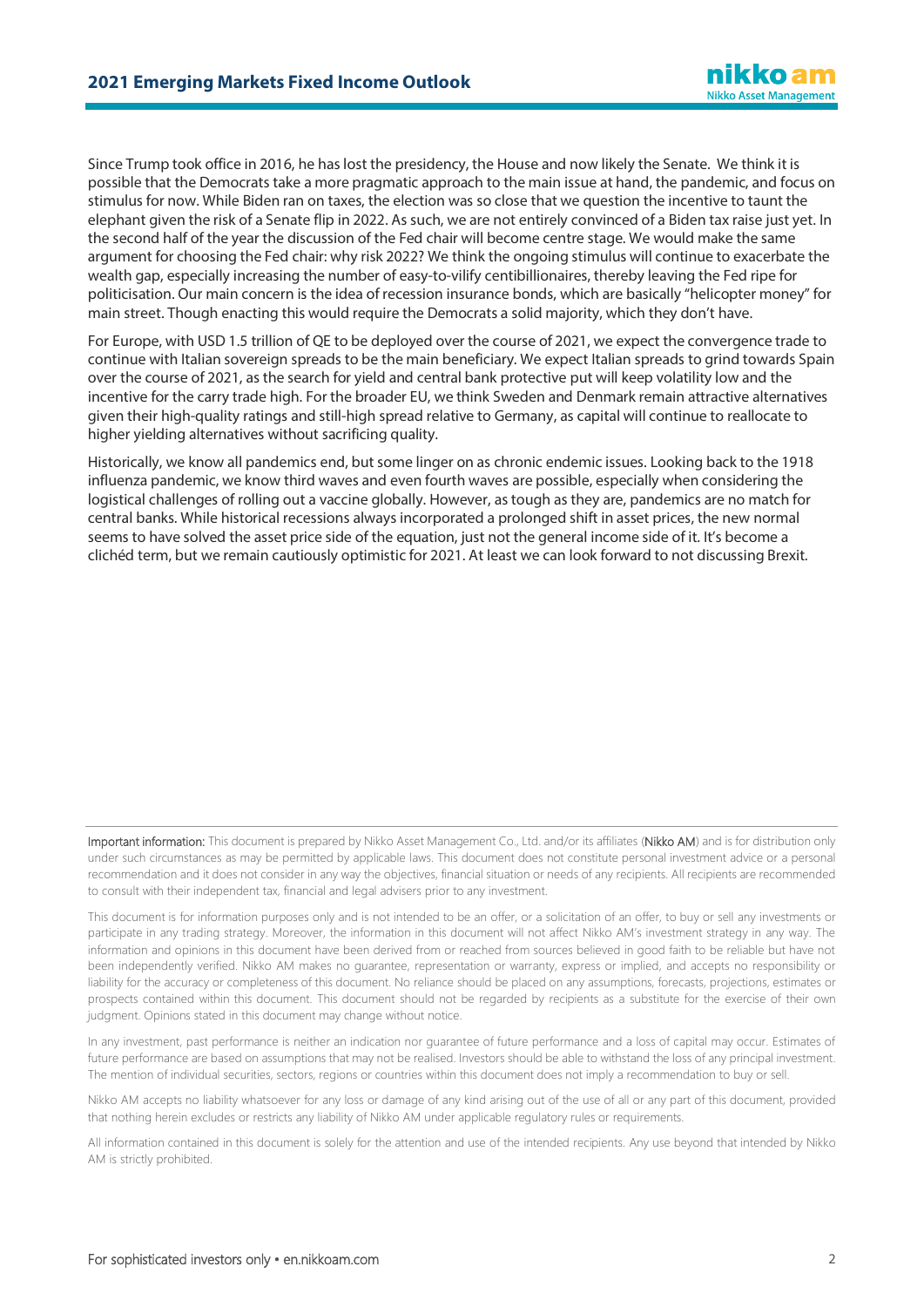Japan: The information contained in this document pertaining specifically to the investment products is not directed at persons in Japan nor is it intended for distribution to persons in Japan. Registration Number: Director of the Kanto Local Finance Bureau (Financial Instruments firms) No. 368 Member Associations: The Investment Trusts Association, Japan/Japan Investment Advisers Association.

United Kingdom and rest of Europe: This document is communicated by Nikko Asset Management Europe Ltd, which is authorised and regulated in the United Kingdom by the Financial Conduct Authority (the FCA) (FRN 122084). This document constitutes a financial promotion for the purposes of the Financial Services and Markets Act 2000 (as amended) (FSMA) and the rules of the FCA in the United Kingdom, and is directed at professional clients as defined in the FCA Handbook of Rules and Guidance.

United States: This document may not be duplicated, quoted, discussed or otherwise shared without prior consent. Any offering or distribution of a Fund in the United States may only be conducted via a licensed and registered broker-dealer or a duly qualified entity. Nikko Asset Management Americas, Inc. is a United States Registered Investment Adviser.

Singapore: This document is for information to institutional investors as defined in the Securities and Futures Act (Chapter 289), and intermediaries only. Nikko Asset Management Asia Limited (Co. Reg. No. 198202562H) is regulated by the Monetary Authority of Singapore.

Hong Kong: This document is for information to professional investors as defined in the Securities and Futures Ordinance, and intermediaries only. The contents of this document have not been reviewed by the Securities and Futures Commission or any regulatory authority in Hong Kong. Nikko Asset Management Hong Kong Limited is a licensed corporation in Hong Kong.

Australia: This document is issued in Australia by Nikko AM Limited (ABN 99 003 376 252, AFSL 237563). It is for the use of wholesale clients, researchers, licensed financial advisers and their authorised representatives only.

New Zealand: This document is issued in New Zealand by Nikko Asset Management New Zealand Limited (Company No. 606057, FSP22562). It is for the use of wholesale clients, researchers, licensed financial advisers and their authorised representatives only.

Kingdom of Bahrain: The document has not been approved by the Central Bank of Bahrain which takes no responsibility for its contents. No offer to the public to purchase the Strategy will be made in the Kingdom of Bahrain and this document is intended to be read by the addressee only and must not be passed to, issued to, or shown to the public generally.

Kuwait: This document is not for general circulation to the public in Kuwait. The Strategy has not been licensed for offering in Kuwait by the Kuwaiti Capital Markets Authority or any other relevant Kuwaiti government agency. The offering of the Strategy in Kuwait on the basis a private placement or public offering is, therefore, restricted in accordance with Decree Law No. 7 of 2010 and the bylaws thereto (as amended). No private or public offering of the Strategy is being made in Kuwait, and no agreement relating to the sale of the Strategy will be concluded in Kuwait. No marketing or solicitation or inducement activities are being used to offer or market the Strategy in Kuwait.

Kingdom of Saudi Arabia: This document is communicated by Nikko Asset Management Europe Ltd (Nikko AME), which is authorised and regulated by the Financial Services and Markets Act 2000 (as amended) (FSMA) and the rules of the Financial Conduct Authority (the FCA) in the United Kingdom (the FCA Rules). This document should not be reproduced, redistributed, or sent directly or indirectly to any other party or published in full or in part for any purpose whatsoever without a prior written permission from Nikko AME.

This document does not constitute investment advice or a personal recommendation and does not consider in any way the suitability or appropriateness of the subject matter for the individual circumstances of any recipient. In providing a person with this document, Nikko AME is not treating that person as a client for the purposes of the FCA Rules other than those relating to financial promotion and that person will not therefore benefit from any protections that would be available to such clients.

Nikko AME and its associates and/or its or their officers, directors or employees may have or have had positions or material interests, may at any time make purchases and/or sales as principal or agent, may provide or have provided corporate finance services to issuers or may provide or have provided significant advice or investment services in any investments referred to in this document or in related investments. Relevant confidential information, if any, known within any company in the Nikko AM group or Sumitomo Mitsui Trust Holdings group and not available to Nikko AME because of regulations or internal procedure is not reflected in this document. The investments mentioned in this document may not be eligible for sale in some states or countries, and they may not be suitable for all types of investors.

Oman: The information contained in this document nether constitutes a public offer of securities in the Sultanate of Oman as contemplated by the Commercial companies law of Oman (Royal decree 4/74) or the Capital Markets Law of Oman (Royal Decree80/98, nor does it constitute an offer to sell, or the solicitation of any offer to buy non-Omani securities in the Sultanate of Oman as contemplated by Article 139 of the Executive Regulations to the Capital Market law (issued by Decision No. 1/2009). This document is not intended to lead to the conclusion of any contract of whatsoever nature within the territory of the Sultanate of Oman.

Qatar (excluding QFC): The Strategies are only being offered to a limited number of investors who are willing and able to conduct an independent investigation of the risks involved in an investment in such Strategies. The document does not constitute an offer to the public and should not be reproduced, redistributed, or sent directly or indirectly to any other party or published in full or in part for any purpose whatsoever without a prior written permission from Nikko Asset Management Europe Ltd (Nikko AME). No transaction will be concluded in your jurisdiction and any inquiries regarding the Strategies should be made to Nikko AME.

United Arab Emirates (excluding DIFC): This document and the information contained herein, do not constitute, and is not intended to constitute, a public offer of securities in the United Arab Emirates and accordingly should not be construed as such. The Strategy is only being offered to a limited number of investors in the UAE who are (a) willing and able to conduct an independent investigation of the risks involved in an investment in such Strategy, and (b) upon their specific request.